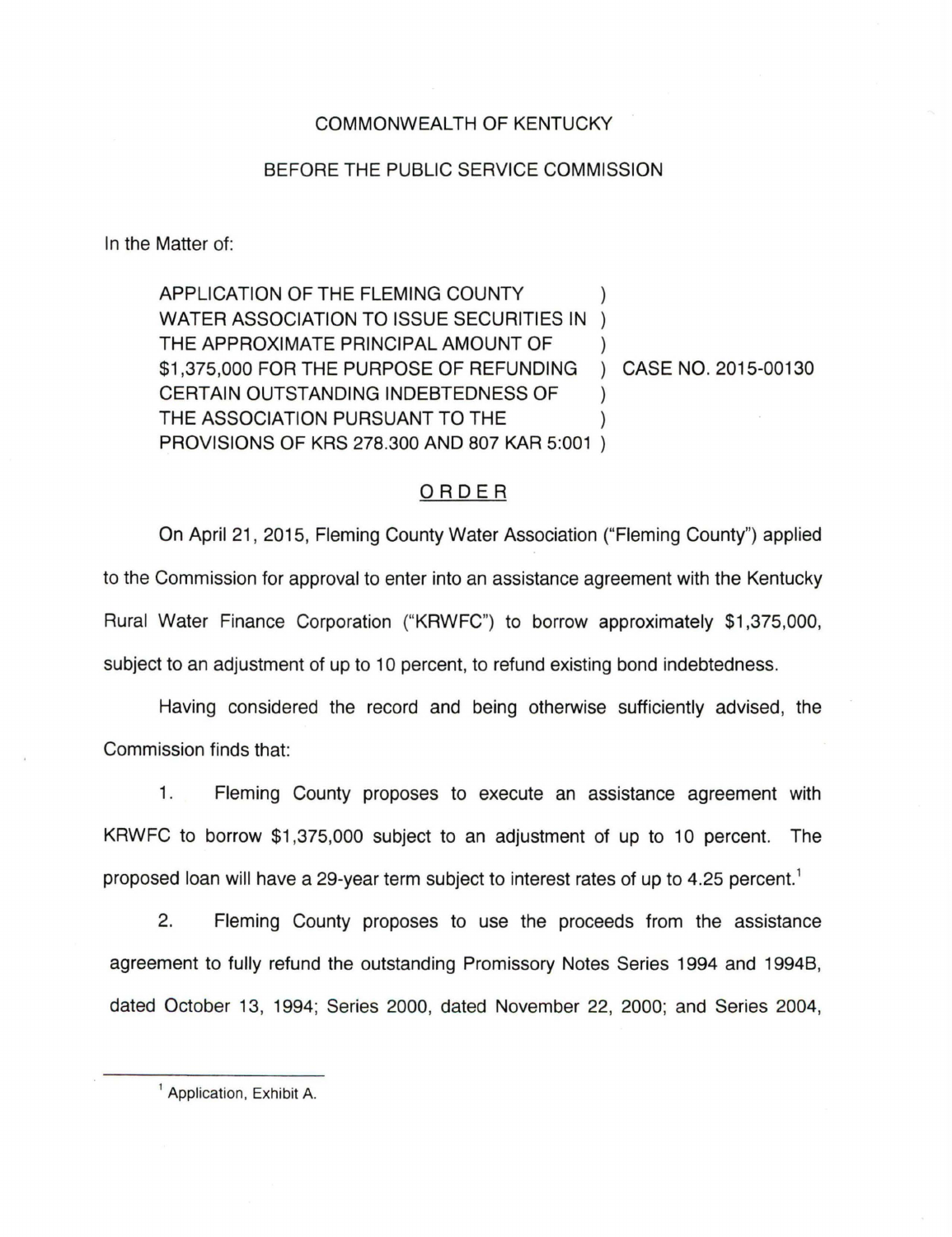dated August 18, 2004, that are held by the United States Department of Agriculture Rural Development in the amounts of \$133,755, \$504,463, \$224,875, and \$499,947.<sup>2</sup> respectively.

3. Fleming County estimates that its proposed refinancing will result in total gross savings and net present value savings of \$114,394 and \$58,129, respectively.<sup>3</sup>

4. Fleming County will expend \$1,426,180 to refund the outstanding bonds and to pay bond issuance costs. 4

5. Fleming County's proposed loan is for a lawful object within its corporate purposes, is reasonably necessary and appropriate for and consistent with the proper performance of its service to the public, will not impair Fleming County's ability to perform that service, and is reasonably necessary and appropriate for such purpose.

IT IS THEREFORE ORDERED that:

1. Fleming County is authorized to enter into an agreement with KRWFC to borrow no more than  $$1,512,500^5$  for the purpose of refunding the outstanding indebtedness, but only under such terms and conditions that will produce both positive gross savings and net present value savings.

2. If the actual terms and conditions of the agreement with KRWFC differ from those set forth in its application, Fleming County shall, within 30 days of executing the loan agreement, file with the Commission amortization schedules and work papers

<sup>&</sup>lt;sup>2</sup> Application, Exhibit D.

 $3$  Application, Exhibit C. The utility identifies "gross savings" and "net present value savings" as "net future value benefit" and "net present value benefit," respectively.

<sup>&</sup>lt;sup>4</sup> Application, Exhibit B. \$26,563 (Cost of Issuance) + \$1,397,753 (Deposit to Current Refunding Fund) + \$1 ,864 (Rounding) = \$1,426,180. The Sources of the Funds are \$1 ,375,000 (Par Amount of Bonds) + \$51 ,180 (Existing Debt Service Funds) = \$1 ,426,180.

 $5$  \$1,375,000 x 110% = \$1,512,500.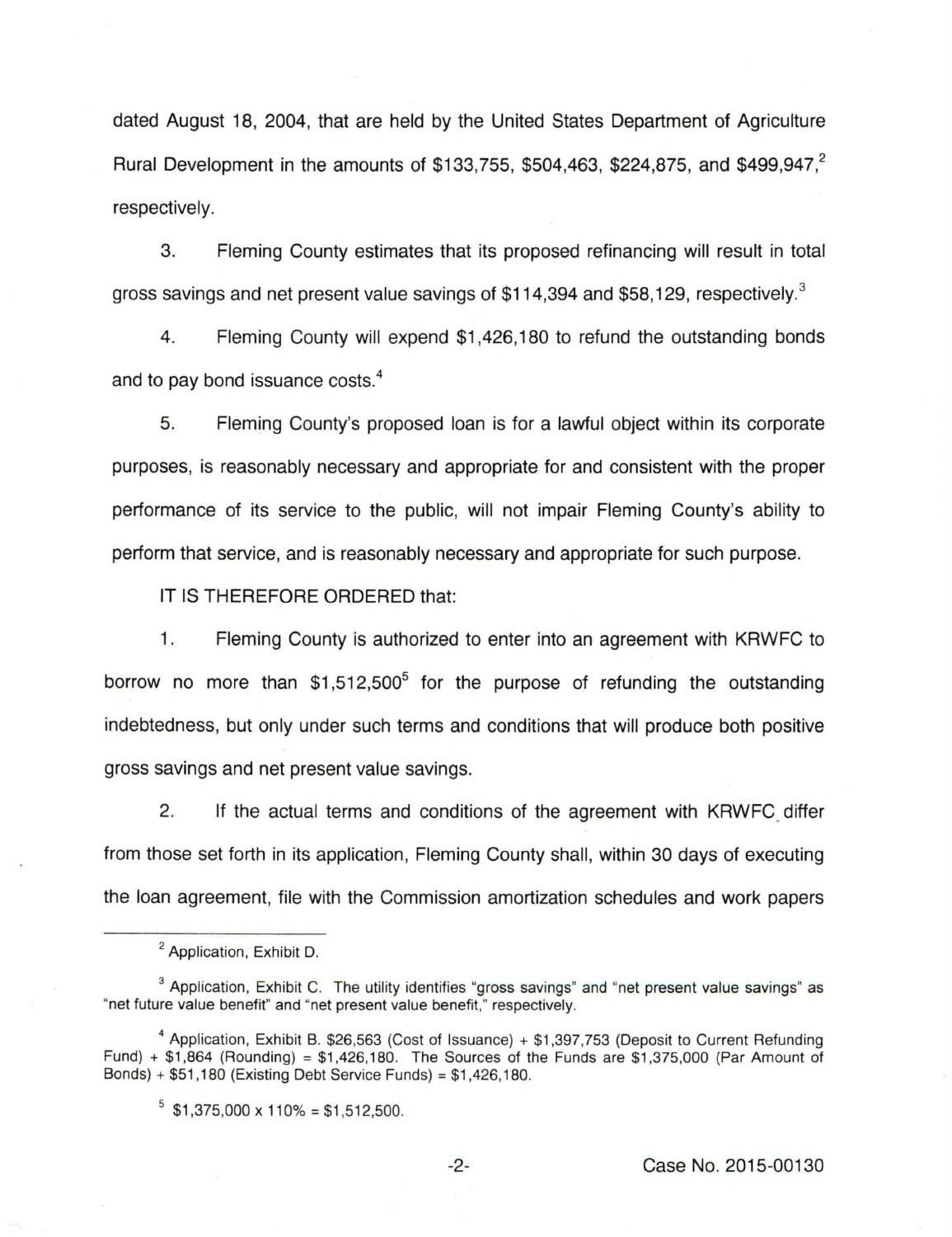showing the actual gross savings and net present value savings that will result from the refinancing.

3. Within 30 days of executing the proposed agreement, Fleming County shall file a copy of the executed Assistance Agreement and any documents referenced in the executed Assistance Agreement that Fleming County has not previously filed with the Commission.

4. The proceeds from the Assistance Agreement shall be used only for the lawful purposes specified in Fleming County's application.

5. Any documents filed pursuant to ordering paragraphs 2 and 3 of this Order shall reference the number of this case and shall be retained in the utility's general correspondence file.

Nothing contained herein shall be construed as a finding of value for any purpose or as a warranty on the part of the Commonwealth of Kentucky or any agency thereof as to the securities authorized herein.

By the Commission

**ENTERED MAY 15 2015**  KENTUCKY PUBLIC ERVICE COMMISSION

ATTEST: Executive Director

Case No. 2015-00130